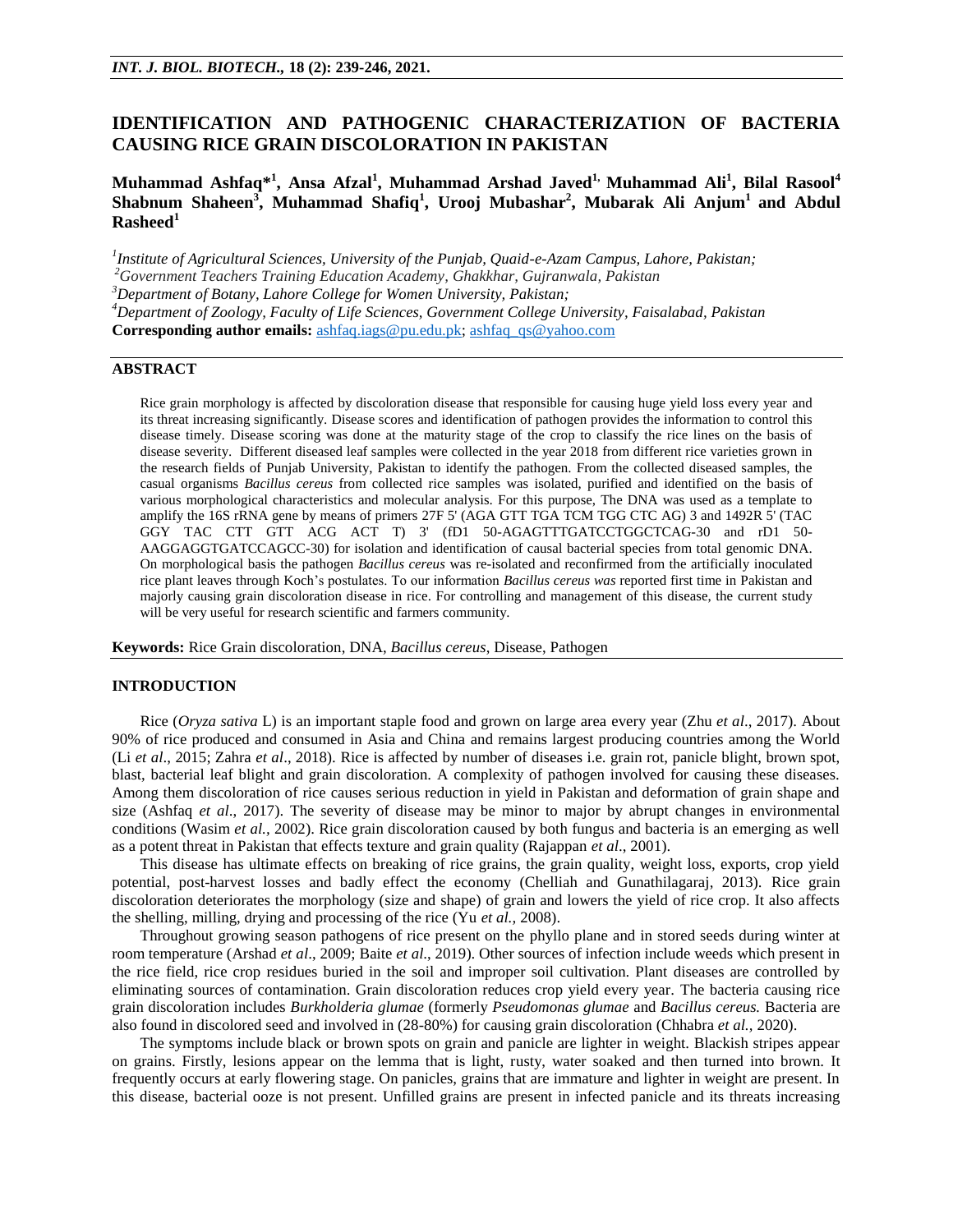year by year (Wu *et al.,* 2012). Utilization and screening of resistant varieties, disease scoring, isolation and identification of actual causal organism provides the information to control and timely management of this disease.

The 16S rRNA gene is commonly used for successful identification of bacterial species and commonly present in all prokaryotes to classify the organisms at different taxonomic levels and identification of bacterial species (Sambo *et al.,* 2018). The accuracy of 16S rRNA sequencing strongly depends on the choice of the primer pairs obtained from in vitro culture species and this is most appropriate for identification of bacterial species (Kuczynski *et al*., 2012). Different16S universal primers are available for the identification of bacterial species. Herein, the *Bacillus Cereus* is responsible for causing grain discoloration of the rice crop and reported first time in Pakistan. The study will be very useful for scientists and farmers community for further evaluation of this disease.

## **MATERIALS AND METHODS**

# **Rice disease sample collection and identification of pathogen**

Different diseased rice samples were collected from the thirteen rice genotypes grown in University of the Punjab experimental field (Table 1). Seed morphology of selected rice varieties were shown in the Fig.1. Discolored panicles were collected from the field randomly from each genotype to determine the severity of disease on the basis discolored seeds (Fig. 2). Furthermore discolored seeds were placed on LBA media in petri plates for isolation of pathogen. The inoculated seeds cultures were kept at  $25\pm2$ °C in incubator for 7 days till the growth of bacteria appear and diseased seeds were sterilized with sodium hypochlorite solution (1.5%) for 1-2 minutes (Jan *et al.,* 2013). After this Luria Broth Agar (LBA) media was prepared in petri-plate to culture seed pathogen (Dhingra and Sinclair, 1995). The culture was transferred to the petri-plates having growth medium (LBA) to obtain fresh sample for further morphogenetic study of pathogen. On the other hand, Disease scoring was calculated by using the following formula:

Diseasescoring= $\frac{No.of infected seeds}{Total number of seeds} \times 100$ 

Table 1. Plant material used in the experiment.

| S.No                    | <b>Plant name</b> | <b>Accession No</b>   | <b>Taxon</b>  | Origin            | <b>Disease Reaction</b> |
|-------------------------|-------------------|-----------------------|---------------|-------------------|-------------------------|
| 1                       | $IR-36$           | 301064<br><b>GSOR</b> | Oryzae sativa | Philippines       | Resistant               |
|                         |                   | A11FA3 SD             |               |                   |                         |
| $\overline{2}$          | Jasmine-85        | PI 595927             | Oryzae sativa | China             | Moderately              |
|                         |                   |                       |               |                   | Susceptible             |
| 3                       | Katy              | PI 561735             | Oryzae sativa | United<br>States, | Moderately resistant    |
|                         |                   |                       |               | Arkansas          |                         |
| $\overline{\mathbf{4}}$ | Super             | Approved variety      | Oryzae sativa | Pakistan          | Highly resistant        |
|                         | Basmati           |                       |               |                   |                         |
| 5                       | $CB-42$           | 1039                  | Oryzae sativa | Pakistan          | Moderately              |
|                         |                   |                       |               |                   | Susceptible             |
| 6                       | <b>NP-125</b>     | 310133<br><b>GSOR</b> | Oryzae sativa | <b>USA</b>        | Susceptible             |
|                         |                   | AO7FA3 SD             |               |                   |                         |
| $\overline{7}$          | Sughdas           | 7620                  | Oryzae sativa | Pakistan          | Resistant               |
| 8                       | $IAGS-15$         | breeding<br>Advanced  | Oryzae sativa | Pakistan          | Highly resistant        |
|                         |                   | line                  |               |                   |                         |
| 9                       | Leah              | <b>GSOR</b><br>311045 | Oryzae sativa | United<br>States, | Susceptible             |
|                         |                   | A10FA3 SD             |               | Louisiana         |                         |
| 10                      | Zenith            | Clor 7787 OR06 AR     | Oryzae sativa | United<br>States, | Tolerant                |
|                         |                   | <b>SD</b>             |               | Arkansas          |                         |
| 11                      | IR-64             | 311793<br><b>GSOR</b> | Oryzae sativa | United<br>States, | Resistant               |
|                         |                   | A10FA3 SD             |               | Luzon             |                         |
| 12                      | $CB-40$           | 1038                  | Oryzae sativa | Pakistan          | Tolerant                |
| 13                      | Sathi             | 311134<br><b>GSOR</b> | Oryzae sativa | Pakistan, Punjab  | Tolerant                |
|                         | Basmati           | <b>AO7FA3 SD</b>      |               |                   |                         |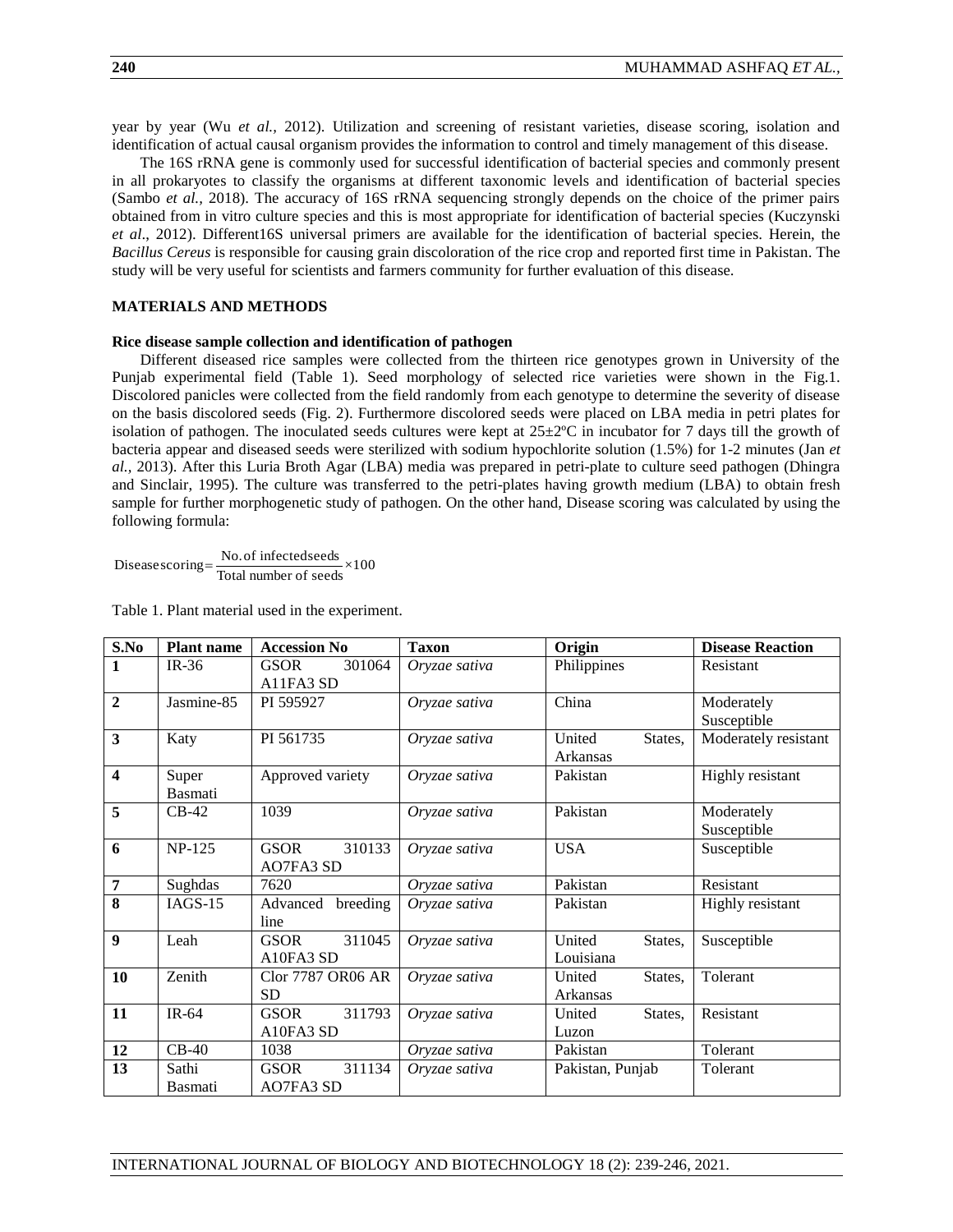# **Morphological features and other harmful effects of pathogen**

Based on the morphology, 7 days old pure culture was carried out for characterization of isolated pathogen. Macroscopic characters of the bacterial colony were described i.e. dull gray to whitish and opaque colonies with rough matted surface, and have rod-shaped, endospore-forming aerobic Gram-positive bacteria are formed that are ubiquitous in nature (Fig. 3). The isolated pathogen was identified as 16S rRNA gene sequence and DNA was isolated as described by (Cheneby *et al*., 2004; Langille *et al*., 2013). After this the PCR product was completely sequenced and compared with the known sequences in the gene bank. On the basis of match resemblance our sequence 99% matches with *Bacillus cereus* (Altschul *et al*., 1997; Jan *et al*., 2019).

# **Genomic analysis of isolated pathogen**

Universal primers were used to study the specific 16S rRNA gene region of isolated pathogen (Alwahshi *et al*., 2019). To ensure the good quality of DNA the simple PCR was conducted along the entire length of amplicon Crous *et al*. (2006). The samples were taken from established bacterial colonies for the isolation pathogen DNA (Gams *et al*., 2007). By using CTAB method the complete DNA of the pathogen was isolated (Wilson, 2001) and measured by Nano drop to check its quality and quantity. This DNA was used as template to amplify 16S rRNA gene in thermal cycler PCR (Weisburg, 1991) by using universal primer pairs 27F 5' (AGA GTT TGA TCM TGG CTC AG) 3 and 1492R 5' (TAC GGY TAC CTT GTT ACG ACT T) 3' and 785F 5' (GGA TTA GAT ACC CTG GTA) 3', 907R 5' (CCG TCA ATT CMT TTR AGT TT) 3' (White *et al.,* 1990; Bellemain *et al.,*  2010). The 16S rRNA gene was sequenced by Sanger's method through Macrogen (South Korea).

# **Pathogenicity test**

Koch's postulates were used for confirmation of pathogenicity of isolated pathogen and tested on healthy plants. Plant leaves were taken from 1- month- old rice plants grown in earthen pots filled with clay loamy soil 35 cm in diameter. Sterile distilled was used for the preparation of spore suspension from freshly prepared isolate on LBA media. Control plants were injected with sterilized water and endospores were  $(1 \times 10^5 \text{ spores/mL})$  injected using sterile syringe (0.5 mL/leaf) for inoculation of plants. Under controlled condition i.e. 30 °C, 80% humidity and 12 hours of photoperiod all the inoculated plants were kept in greenhouse for observation. Different necrotic spots (8 to 12 mm) i.e. oval shaped of blackish brown color were appeared after two weeks of inoculation. On morphological basis pathogen further reconfirmed with Koch's postulates.

# **RESULTS**

*Bacillus cereus* the pathogen clearly confirmed the pathogenicity on basis of symptoms and morphology.

## **Morphological Traits**

Bacterial colonies effuse, whitish cream, velvety, brownish white, reaching 3 to 4 cm in diameter with reverse whitish cream color. The growth characteristics recorded including presence or absence of precipitation zone, if applicable, and colony morphology after overnight incubation at 30°C. With desired information the pathogen was clearly identified as *Bacillus cereus*.

#### **16S rRNA Gene Region Analysis**

Universal primer pairs (forward and reverse) 27F 5' (AGA GTT TGA TCM TGG CTC AG) 3 and 1492R 5' (TAC GGY TAC CTT GTT ACG ACT T) 3' and 785F 5' (GGA TTA GAT ACC CTG GTA) 3', 907R 5' (CCG TCA ATT CMT TTR AGT TT) 3' were used to amplify the 16S gene region of genome of bacteria and approximately 1535bp DNA band sizes was perceived on 2 % agarose gel (Fig. 5). Gene sequence was BLAST the nucleotides sequence of 16S gene region using NCBI and the European Bioinformatics Institute (EBI) bioinformatics websites deposited in Gene bank.

DNA sequencing and 16S universal primers have been used to analyze the phylogenetic relationship of various bacterial species. For the identification of pathogenic bacteria PCR technology is the easiest, quickest and authentic approach. Such types of techniques are very useful for genomic fingerprinting, classification and identification of various species that rely on 16S universal primers. The genus bacillus is most famous and prevalent among bacterial genera.

According to BLAST analysis bacterial isolates were 99 % identical to nucleotide sequence showed (Fig. 4) with other cultures of *Bacillus cereus* in GenBank (Accession No. NR\_115714.1). The sequence of our isolate indicated that the causing organism of grain discoloration of rice in Pakistan is *Bacillus cereus.*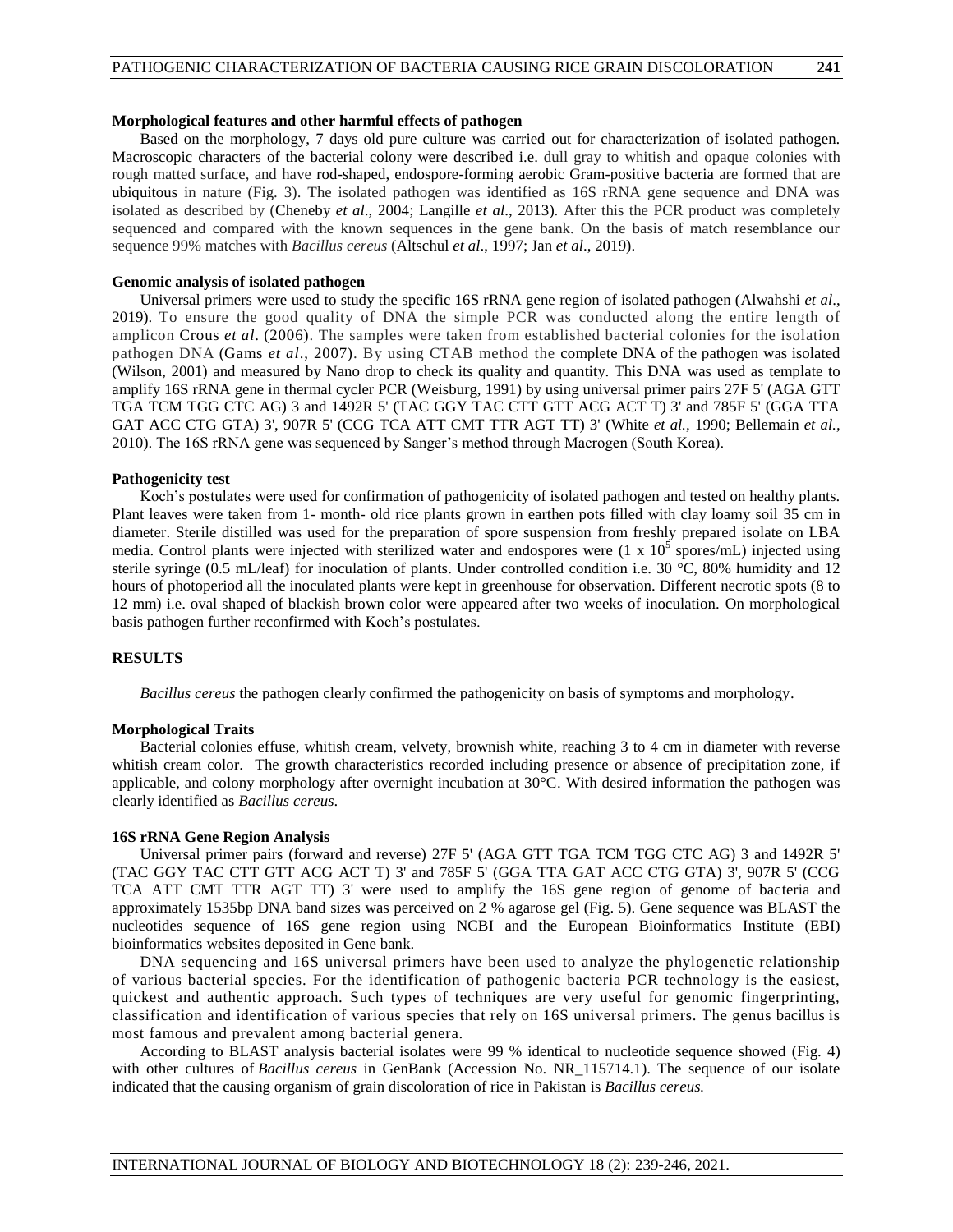# **Koch`s Postulates Confirmation**

On the basis of morphological characters the plants showed similar symptoms after two weeks with those diseased plants that were observed primarily in the research field. By using Koch's postulates the pathogen was isolated and reconfirmed morphologically as *Bacillus cereus*.



Fig.1 Morphology of different rice varieties.



Fig.2. Disease rating scale of selected rice samples analyzed. Graph legend: M.S.= Moderately Susceptible, H.S.= Highly Susceptible, M.R. Moderately Resistant, H.R.= Highly Resistant.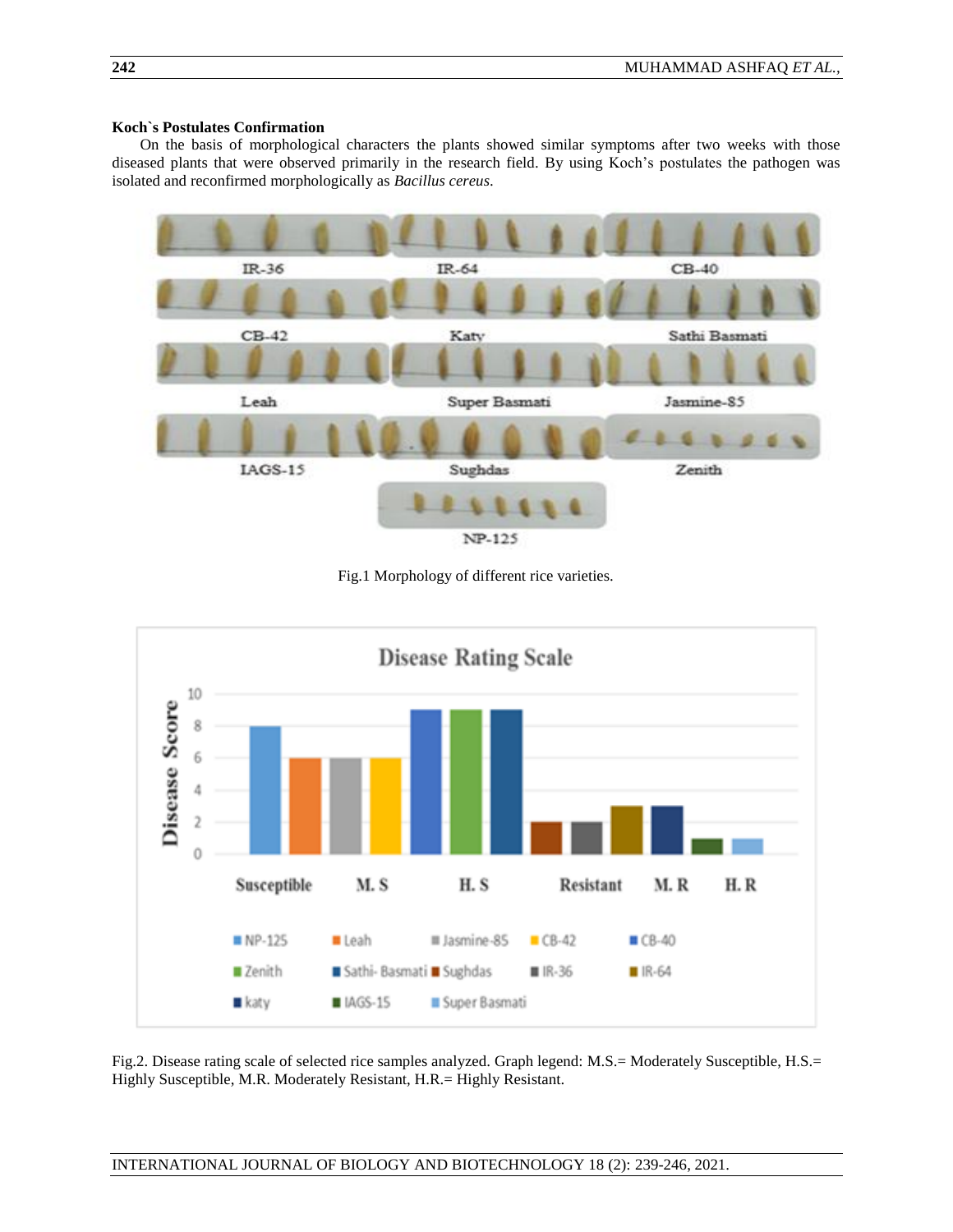

Fig.3. Rice grain discolouration symptoms at panicle stage, B: Bacterial growth of *Bacillus cereus* in petriplates, C: Grain staining of isolated bacterial species under compound microscope.



# Phylogenetic Tree

Fig.4. Phylogenetic tree of 1535 bp gene showing similarity with *Bacillus cereus* which confirms the identified species is *Bacillus cereus* (NCB1).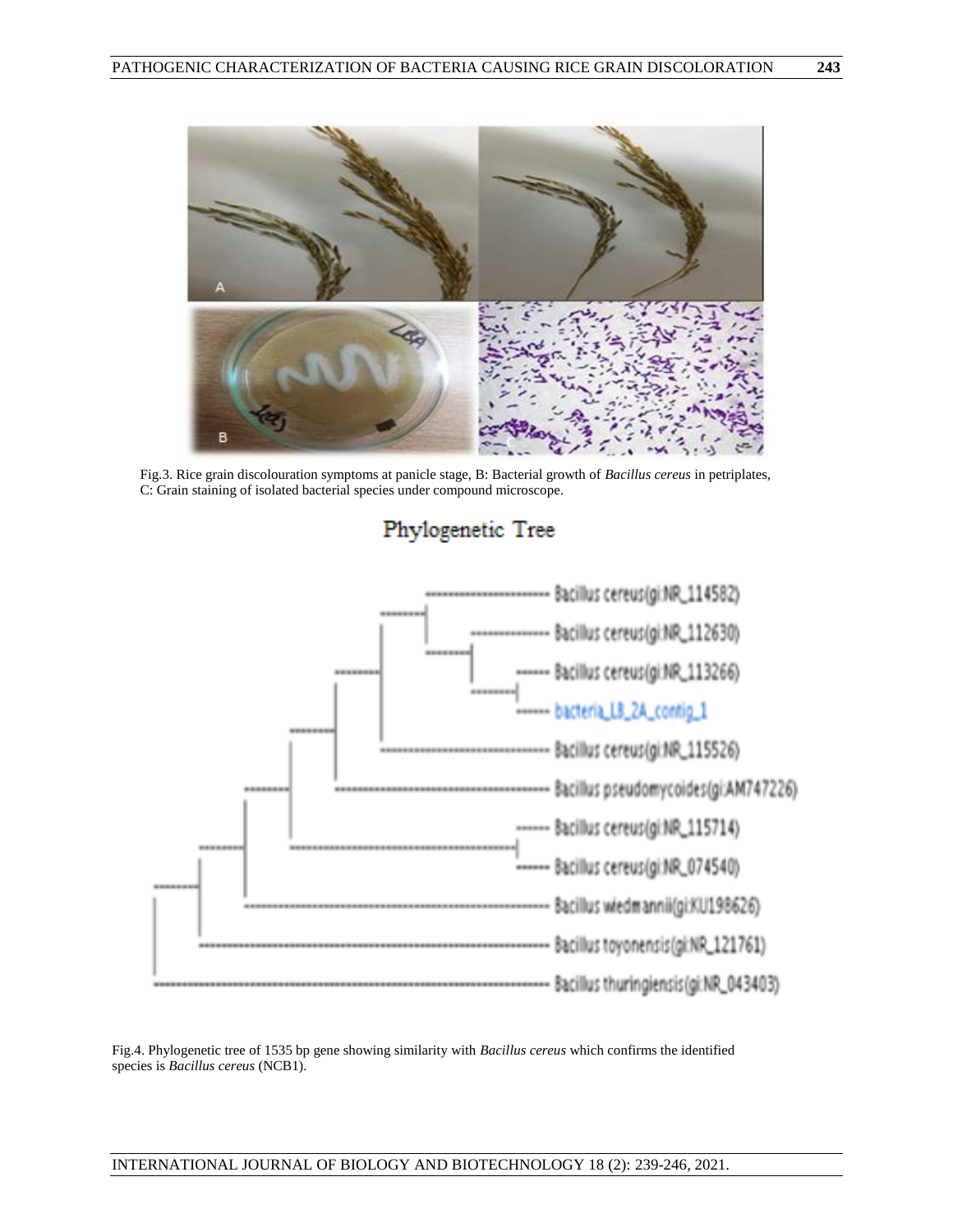

Fig.5. Gel picture showing one compact band of Amplified Internal Transcribed Spacer (ITS) region using polymerase chain reaction (PCR).

#### **DISCUSSION**

Rice grain discoloration affected the grain quality, quantity and texture which ultimately reduce the yield of the crop. Changes in panicle color, discoloration of rice seeds, spikes sterility, lemma palea and glumes discoloration are the symptoms of this disease. The panicles are infected with the presence of pathogenic cells in the sheath of the rice crop that causes the discoloration in rice. Different pathogens i.e. B. glumae and B. gladioli that can grow and survive in the leaf sheaths without showing any signs of disease (Bigirimana *et al*., 2015; Zarbahfi and Ham, 2019). At panicle emergence stage, which is the most sensitive stage for growing of pathogens and most important part for invasion of pathogen is lemma, palea and glumes. The pathogen invaded into intercellular spaces of grains and causing the disease infection. Grain discoloration is an emerging threat in the rice world, which causes a huge loss in yield every year. This disease is spreading very rapidly in every year. To control this disease we should improve the isolation and identification of real causal organisms (Eyre *et al*., 2019; Chhabra *et al*., 2020).

In 2017, fifteen seed panicle samples of discolored rice lines were collected at the maturity stage for the isolation of pathogen. Pathogens were identified based on morphology (Fig 1). Identification of bacterial species was done on the basis of various morphological features colony (color, shape, size, texture, margins and odor etc.) and cell microscopic characters i.e. shape, color, cell wall, contents, arrangement, gram staining, spore staining etc. On morphological basis of various characteristics of the new pathogen *Bacillus cereus* was identified in almost all samples and all the selected isolates on the basis of purity were facultative anaerobic Gram-positive rods that measured 1.4 to 2.3  $\times$  0.4 to 0.6 µm and had three to six peritrichous flagella. Colonies on LBA were yellow and raised with smooth margins (Cottyn *et al*., 2001). Inoculum was prepared for further testing the isolated pathogen on rice plant. In 2018, the inoculum was applied at the panicle emergence stage on coarse and fine rice varieties, after three weeks similar symptoms were observed like samples collected in 2017. These were further isolated and identified as *Bacillus Cereus.* The pathogen was further identified with DNA molecular markers (Joshi *et al*., 2006; Links *et al*., 2014).

Identification was done by 16S rDNA sequence analysis. DNA was extracted followed by amplification and sequencing of the ITS gene region by using universal primers (Joshi *et al*., 2006; Langille *et al*., 2013). The resulting sequence was deposited in GenBank (Accession No. NR\_115714.1) and BLAST analysis revealed that the isolates were 99 % identical with other cultures of *Bacillus* species in GenBank (for instance Accession Nos. NR\_115526, NR\_113266 and 115714) (Fig. 4 and Fig. 5). On the basis of pathogenicity test and DNA sequencing test the pathogen was identified as *Bacillus cereus* (Cottyn *et al*., 2009), which causes grain discoloration of coarse and fine varieties of rice and ultimately affected the global rice yield (Yan *et al*., 2010; Chhabra *et al.,* 2020).

To spray inoculating panicles of coarse and fine varieties of rice were completed at grain filling stage with cell suspensions containing  $1 \times 10^8$  spores/mL of single fresh strain at 25 to 29 $\degree$ C by using Koch's postulates. To validate the results plants were inoculated with each fresh strain and controls were sprayed with water. After inoculation all the plant panicles showed similar symptoms that observed in the field. From symptomatic panicles yellow pigmented bacteria were re-isolated and confirmed by pathogenicity test. These results indicates that the pathogen is *Bacillus cereus* (Cottyn *et al*., 2009), which causes grain discoloration of coarse and fine varieties of rice and ultimately affected the global rice yield. To our information, *Bacillus Cereus* reported first time in Pakistan that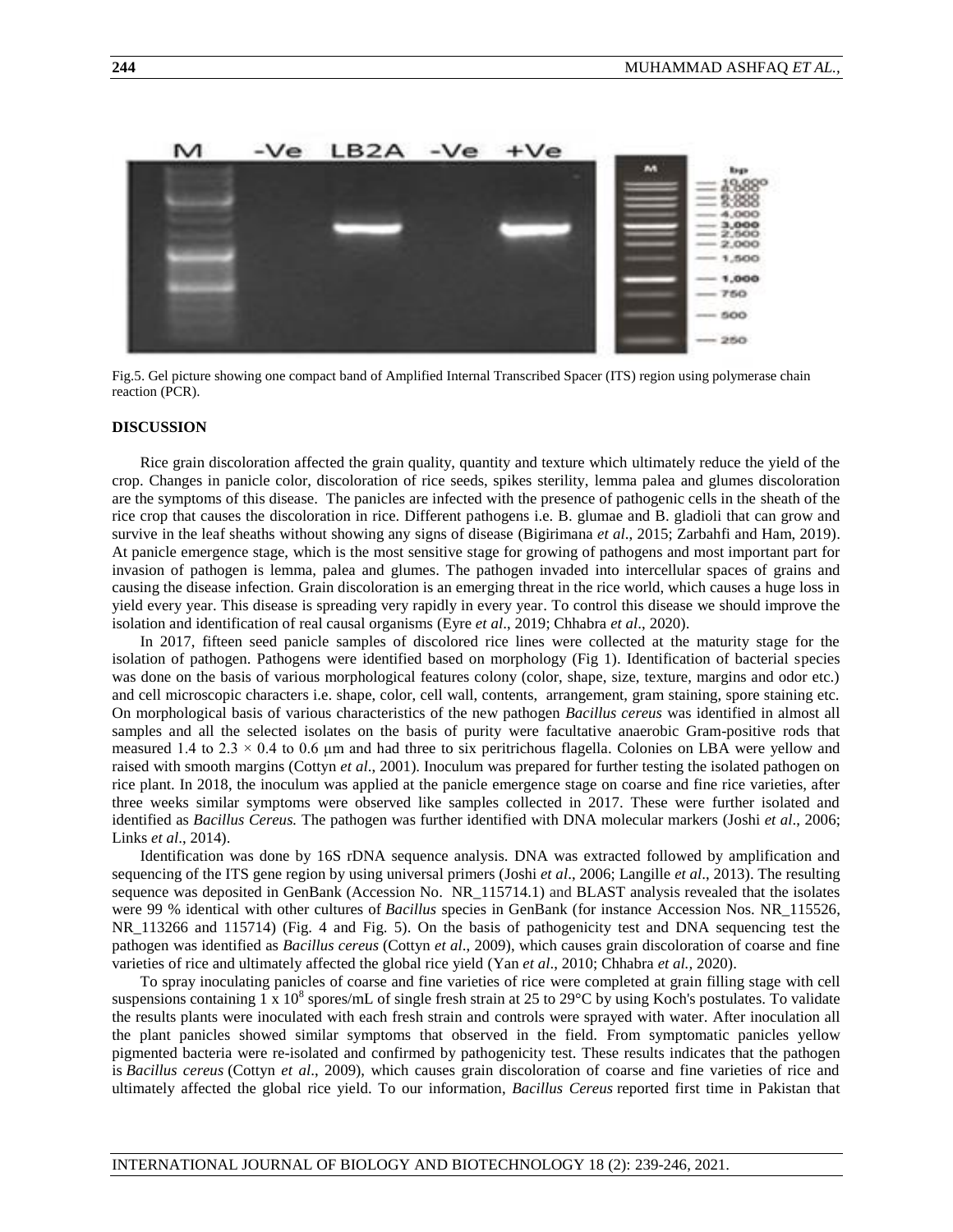caused grain discoloration in rice. The disease cycle on rice crop and different management strategies in the regions are being further studied to control this disease for the improvement of rice yield.

#### **AKNOWLEDGEMENT**

The authors are very thankful to the University of the Punjab for providing funds and Dr. Bockelman for providing seeds for the completion of this research work.

## **CONCLUSION**

Our isolate is completely similar morphologically symptoms similarity in Koch's postulate confirmed that the *Bacillus Cereus* is causing organism of grain discoloration of rice in Pakistan. This first report on grain discoloration in rice will be used to control and manage the disease in Pakistan.

## **REFERENCES**

- Altschul, S.F., T. L. Madden, A. A. Schaffer, J. Zhang, Z. Zheng, W. Miller and D.L. Lipman (1997). Gapped BLAST and PSI-BLAST: a new generation of protein database search programs. *Nucleic Acids Research*, 25 (17): 3389-3402.
- Alwahshi, K.J., E.E. Saeed, A. Sham, A.A. Alblooshi, M.M. Alblooshi, K.A. El-Tarabily and S.F. AbuQamar (2019). Molecular Identification and Disease Management of Date Palm Sudden Decline Syndrome in the United Arab Emirates. *Int. J. Mol. Sci*, 20: 1-18.
- Arshad, H.M.I., J.A. Khan, S. Naz, S.N. Khan and M. Akram (2009). Grain discoloration disease complex: a new threat for rice crop and its management. *Pak. J. Phytopathol*, 21, 31-36.
- Ashfaq, M., U. Mubashar, M.S. Haider, M. Ali, A. Ali and M. Sajjad (2017). Grain discoloration: an emerging threat to rice crop in pakistan. *J Anim Plant Sci,* 27(3): 696-707.
- Baite, M.S., S. Raghu, S.R. Prabhukarthikeyan, U. Keerthana, N.N. Jambulkar and P.C. Rath (2019). Disease incidence and yield loss in rice due to grain discolouration. *J. Plant Dis. Prot*, [https://doi.org/10.1007/s41348-](https://doi.org/10.1007/s41348-019-00268-y) [019-00268-y](https://doi.org/10.1007/s41348-019-00268-y)
- Bellemain, E., T. Carlsen, C. Broxhmann, E. Coissac, P. Taberlet and H. Kauserud (2010). ITS as an environmental DNA barcode for fungi: an in silico approach reveals potential PCR biases. *BMC. Microbiol*, 10:3-9.
- Bigirimana, V.P., G.K.H. Hua, O.I. Nyamangyoku and M. Hofte (2015). Rice Sheath Rot: An Emerging Ubiquitous Destructive Disease Complex. *Front Plant Sci*, 6: 1-16.
- Chelliah, S. and K. Gunathilagaraj (2013). 'Pest Management in Rice-Current Status and Future Prospects', pp. 1- 24.
- Chèneby, D., S. Perrez, C. Devroe, S. Hallet, Y. Couton, F. Bizouard, G. Iuretig, J.C. Germon and L. Philippot (2004). Denitrifying bacteria in bulk and maize-rhizospheric soil: diversity and N2O-reducing abilities. *Canadian Journal of Microbiology*, 50 (7): 469-474.
- Chhabra, R. and L. Vij (2020). Grain discoloration and its management: an emerging threat to paddy cultivation. *J. Plant Dis. Prot*, 127, 1e8. https://doi.org/10.1007/ s41348-019-00272-2.
- Cottyn, B., J. Debode, E. Regalado, T.W. Mew and J. Swings (2009). Phenotypic and genetic diversity of rice seedassociated bacteria and their role in pathogenicity and biological control. *J. Appl. Microbiol*, 107, 885-897. doi: 10.1111/j.1365-2672.2009.04268.x
- Cottyn, B., E. Regalado, B. Lanoot, M. De Cleene, T. W. Mew, and J. Swings (2001). Bacterial populations associated with rice seed in the tropical environment. Phytopathol. 91(3): 282-292.
- Crous, P.W., J.Z. Groenewald, M. Groenewald, P. Caldwell, U. Braun and T.C. Harrington (2006). Species of Cercospora associated with grey leaf spot of maize.Studi. Mycol.55: 189-197.
- Dhingra, O.D. and J.B. Sinclair (1995). Basic Plant Pathology Methods. CRS Press, Inc. Boca Raton, Florida, pp.335.
- Eyre, A.W., M. Wang, Y. Oh and R.A.J.P.J. Dean (2019). Identification and characterization of the core rice seed microbiome. *Phytobiomes J*, 3: 148–157. doi: 10.1094/PBIOMES-01-19-0009-R
- Gams, W., G.J.M. Verkleij and P.W. Crous (2007). CBS Course of Mycology, 5th ed. Centraalbureau voor Schimmelcultures, Utrecht, Netherlands.
- Jan, A., K.M. Bhat, S.J.A. Bhat, M.A. Mir, M.A. Bhat, A. Imtiyaz and J.A. Wani (2013). Surface sterilization method for reducing microbial contamination of field grown strawberry explants intended for in vitro culture. *Afri. J. Biotec*, 12(39): 5749-5753.